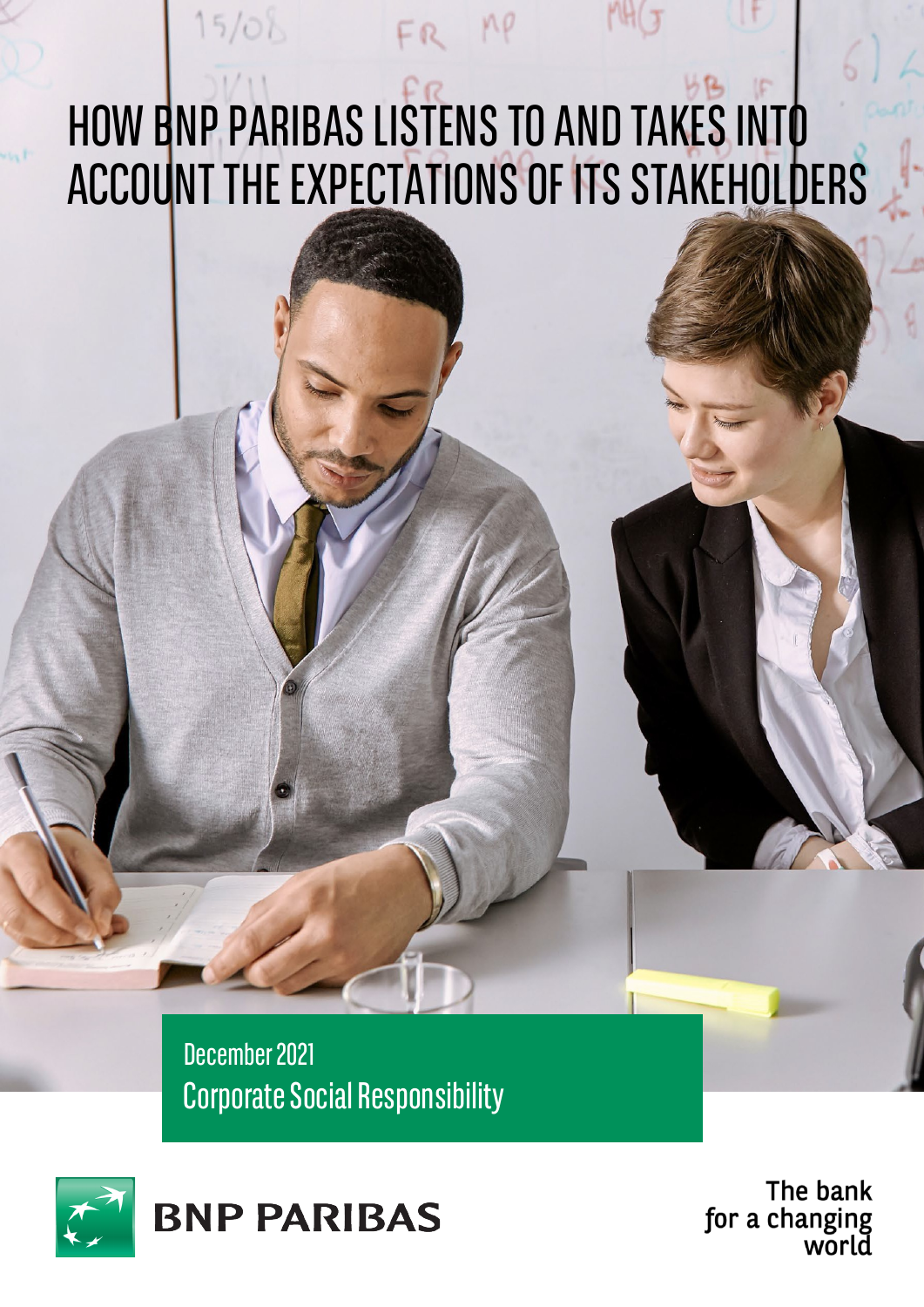## INTRODUCTION DEFINITION AND OBJECTIVES OF LISTENING AND DIALOGUE

Stakeholder dialogue involves listening to, understanding and addressing stakeholder expectations, consistent with Corporate Social Responsibility (CSR) policy. The CSR strategy of BNP Paribas, which is detailed each year in [Chapter 7 of the company's Universal Registration Document, i](https://invest.bnpparibas/en/document/universal-registration-document-and-annual-financial-report-2020#page%3D541)s structured around four pillars: economic responsibility, responsibility towards employees, responsibility towards the community and environmental responsibility. Stakeholder dialogue is essential to meeting the Group's CSR objectives. To that end, BNP Paribas has established regular dialogue with all of its stakeholders. In 2015 BNP Paribas signed the *Comité 21* "Guiding principles for constructive stakeholder dialogue".

Accordingly, the Group took a formal commitment to maintain an open, constructive relationship with its identified stakeholders in order to achieve three objectives:

- Anticipate changes in our business lines and improve products and services: stakeholder dialogue enhances our understanding of their expectations and allows us to constantly adapt our business lines to offer products and services that meet our customers' actual needs.
- Optimise risk management: by listening to our employees, customers, shareholders and suppliers and developing positive dialogue with them, the Group is able to implement forward-looking risk management procedures.
- Have a positive impact on society: by listening to our stakeholders, we fulfil our daily social, civic and environmental responsibilities with a view to making a positive impact on society as a whole.

## **GROUP STAKEHOLDERS**

BNP Paribas has four groups of contractual stakeholders: its customers (individuals, businesses, SMEs-ISEs<sup>1</sup>, large corporates, official institutions, governments, institutional customers, charities, retailers), its employees and trade unions, its shareholders (individual and institutional investors) and its suppliers.

The Group has also identified other strategic stakeholders, including: job applicants (potential future employees), companies in which BNP Paribas invests, regulatory bodies, governments and elected officials, international organisations, networks and think tanks, local and regional authorities, civil society organisations (notably advocacy NGOs, consumer groups, charities and family organisations, etc.), financial and non-financial ratings agencies, SRI investors, media (press, social media, key opinion leaders, etc.) and local communities.

<span id="page-1-0"></span><sup>&</sup>lt;sup>1</sup> Small and medium size enterprises, and intermediate-sized enterprises.

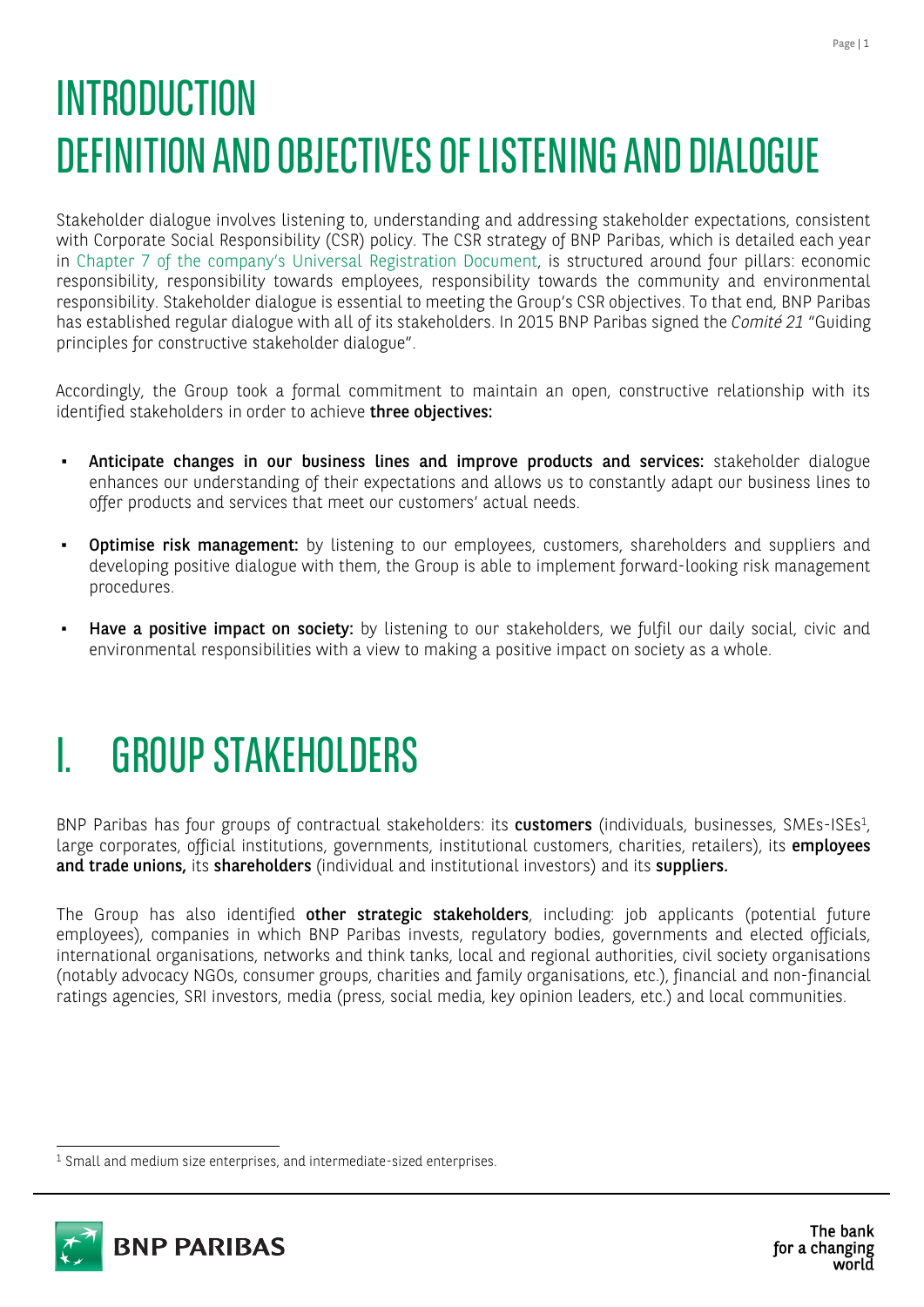## **II. LISTENING TO STAKEHOLDERS**

#### The Group develops tools to regularly listen to stakeholder expectations, in particular with a view to enhancing its roadmap:

In 2018, the Group developed a Materiality matrix published in its annual "Non-Financial Performance Report" within the [Universal Registration Document; a](https://invest.bnpparibas/en/document/universal-registration-document-and-annual-financial-report-2020#page%3D541) tool designed to identify and prioritise the most material issues for the company by analysing stakeholder expectations. Based on the main issues identified with external stakeholders, 28% of BNP Paribas' top management employees subsequently strengthened this analysis by assigning a level of priority to these issues, thereby resulting in a matrix which contributes to enhancing the Group's strategy.

The issues defined in 2018 were still relevant in 2020. The ranking of these issues is liable to have changed in 2021, however, which is why an updated materiality matrix will be published in the 2021 Universal Registration Document.



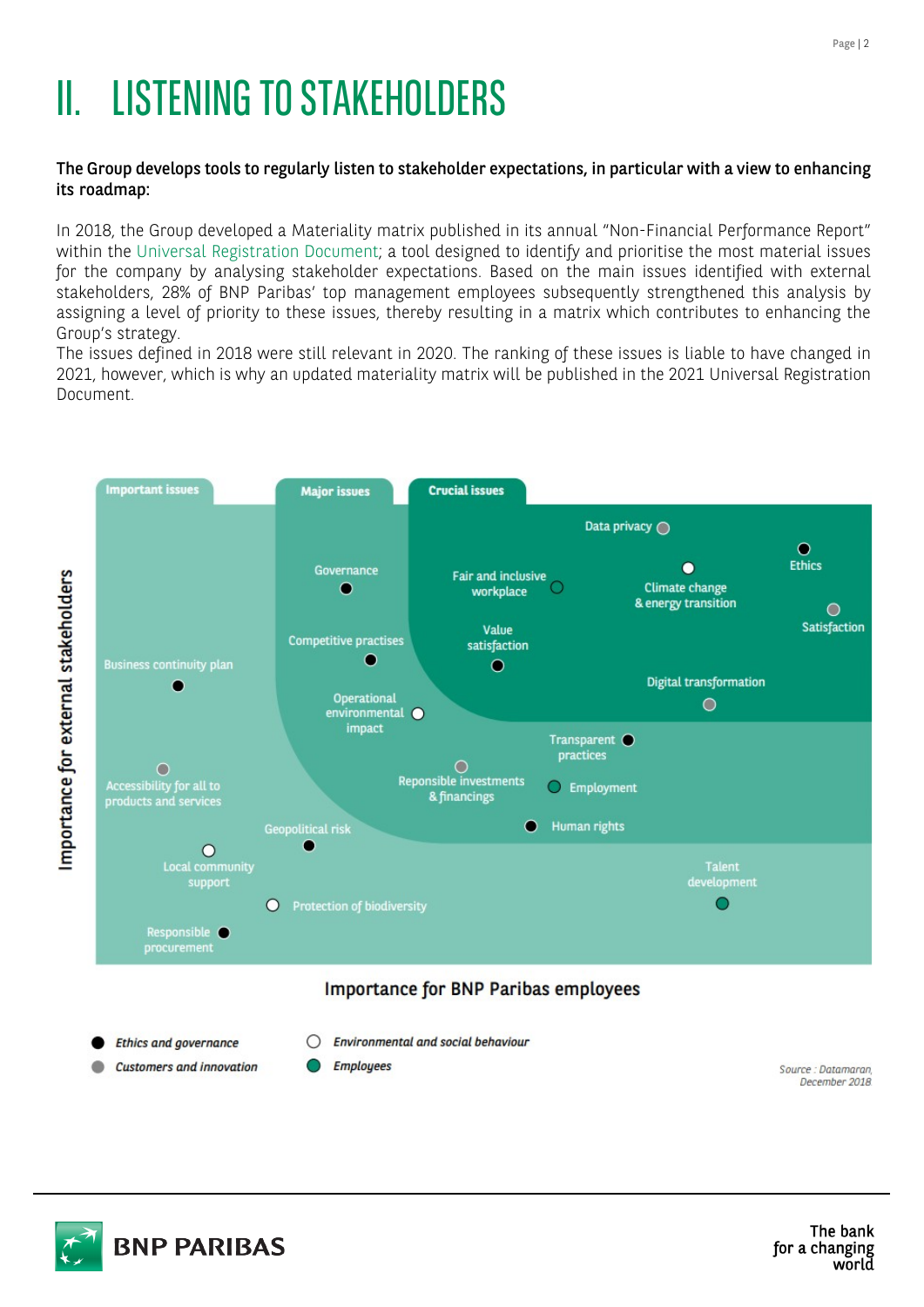## **III. ORGANISATION OF STAKEHOLDER DIALOGUE** A. ASTRUCTUREDAPPROACH

#### The Group has established several internal policies governing stakeholder relations, in particular for:

- **Its customers:** the Customer [Protection](https://group.bnpparibas/uploads/file/summary_updated_abc_policy_legal_edits_002.pdf) Policy, which defines best practices in sales, particularly in terms of prevention of corruption, and addresses how to handle customer complaints (summary available in English only), the [Responsible Commercial Relations Charter, w](https://group.bnpparibas/uploads/file/bnpp_charte_des_relations_commerciales_responsables_vfr.pdf)hich expresses the Group's goal of working with parties that share the same environmental and social standards; and the [Personal Data](https://cdn-group.bnpparibas.com/uploads/file/bnpparibas_personal_data_privacy_charter.pdf) Privacy Charter.
- Its employees: the July 1996 agreement which led to the formation of the European Works Council, an employee representative body designed to provide information, exchange viewpoints and promote dialogue shows how important social dialogue is for the Groupe, at European level. This dialogue gave rise to four European agreements: in 2012 on employment management; in 2014 on equal job opportunities; in 2017 on the prevention of work-related stress and in 2018 and in 2021 on a remote-working agreement. At worldwide scale, in 2018, BNP Paribas signed a Global [Agreement](https://group.bnpparibas/en/press-release/bnp-paribas-strengthens-social-commitment-worldwide) with UNI Global Union, the global union federation for the skills and services sectors, by which the Group commits to consolidate fundamental rights at work and the establishment of a shared global social foundation for the Group's 193,000 employees.
- Its suppliers: the BNP Paribas [Responsible](https://cdn-group.bnpparibas.com/uploads/file/sustainable_sourcing_charter_eng.pdf) Sourcing Charter, which outlines the company's ethical principles and commitments with its suppliers.
- Public authorities: the [Charter for Responsible Representation with Respect to Public Authorities, w](https://cdn-group.bnpparibas.com/uploads/file/charter_representation_bnpp_uk.pdf)hich governs employee relations with public authorities and the Group's lobbying practices.
- Companies in which BNP Paribas' asset management subsidiaries invest on behalf of third parties: the [Voting Policy o](https://www.easy.bnpparibas.fr/professional-professional/voting-policy/)f BNP Paribas Asset Management, the Group's asset management subsidiary, which outlines the guiding principles of voting at the Annual General Meetings of companies in which it invests on behalf of its clients.

## A. DEDICATED CONTACTS

Each category of stakeholders has clearly identified contacts. Our external stakeholders have dedicated contacts at BNP Paribas, either at the level of a Group function or business lines.

Dialogue with certain stakeholder groups must be coordinated and monitored by our corporate functions. For example, the Finance function oversees relations with investors and analysts; the CSR function coordinates our interaction with advocacy NGOs; the Institutional Affairs function handles relations with regulatory bodies and public authorities; the Human Resources function is in charge of relations with employees and labour organisations; the Group Communication Function liaises with journalists; the Group Strategic Sourcing function provides support to operational staff for dialogue with suppliers, etc.

Conversely, relations with certain stakeholders, such as consumer groups or local elected officials, are managed directly by the relevant subsidiary or business line.

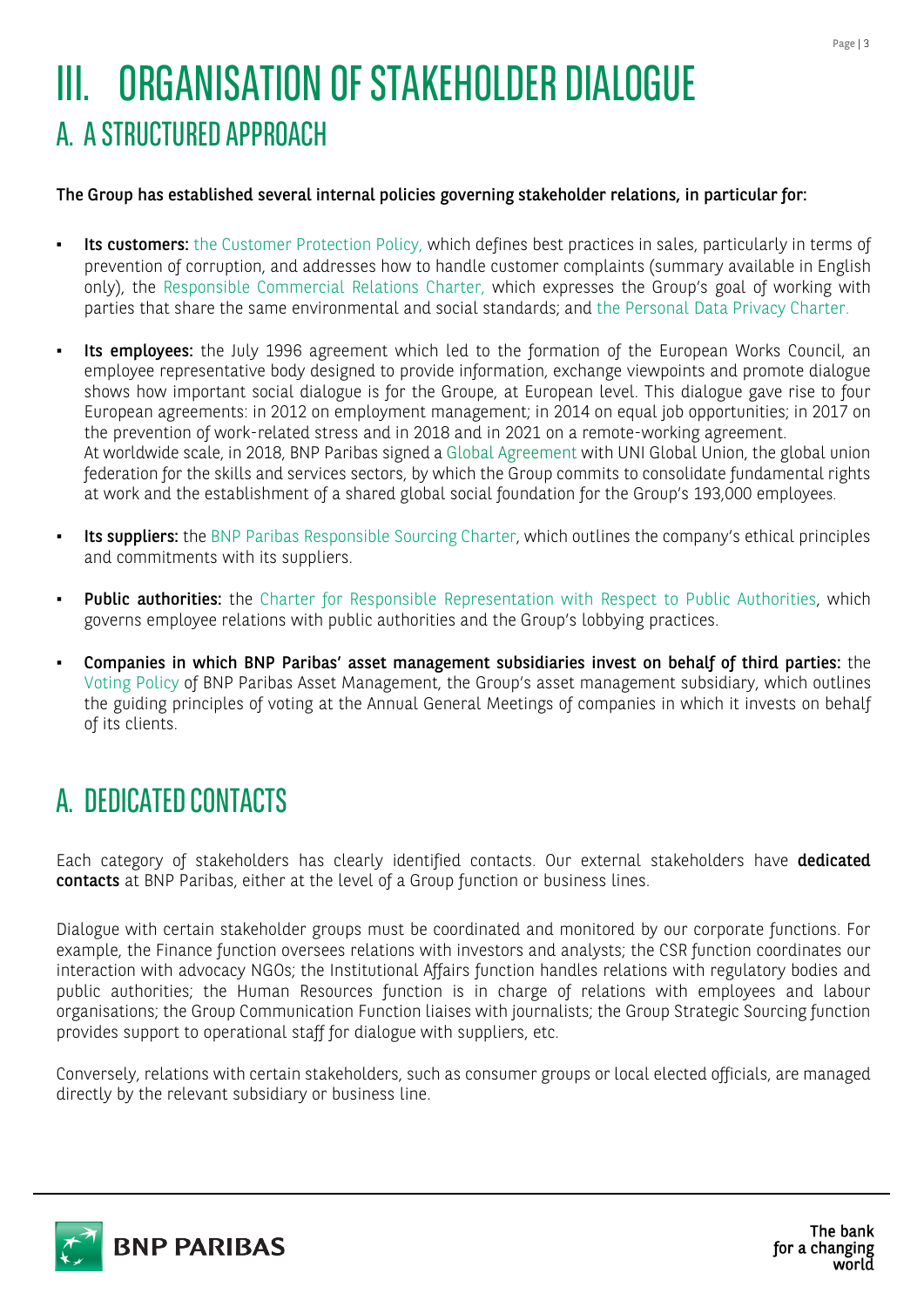### B. COMMUNICATION AND DIALOGUE CHANNELS

The Group adapts its communication channels in accordance with stakeholder objectives and expectations. For example:

- Adapting banking products to the needs of our customers is a priority for the Group, which organises and multiplies educational actions with customers to improve the transparency of the product range or the understanding of banking products. BNP Paribas Cardif, for example, has simplified contracts by rewriting them in clear, easily understandable language, making them accessible to a broader segment of the population. More than 10,000 documents were reviewed from 2015 to 2018.
- BNP Paribas fosters quality social relations with its employees, particularly when tackling employmentrelated issues. In 2020, official meetings organised between trade union or employee representatives and their management resulted in the negotiation and signing of 355 collective bargaining agreements (310 in 2019).
- A "Shareholder Relations" team is there to listen to and assist the Bank's 345,000 individual **shareholders**. In addition, an individual shareholder advisory committee, the Shareholder Liaison Committee, consisting of 10 shareholder representatives and two current or former employees, assists the Bank in its communications with individual shareholders.
- The Group provides **public decision-makers** with structured information in order to make a constructive contribution to public authorities' decision-making processes.
- The Group maintains regular contact with consumer groups and advocacy NGOs, to address issues raised during these exchanges. This dialogue helps improve the bank's systems, products and services. This dialogue takes an educational approach to explain what we do to these stakeholders and enable them to better understand our businesses.

*See the appendix for more examples of stakeholder dialogue.*

## C. MANAGING DIALOGUE AND OUTCOMES

The Group has deployed a number of tools used to measure stakeholder dialogue, with a view to understanding their expectations and incorporating them in its strategy, but also measuring their impact.

For example, since 2013, BNP Paribas has been developing the "Advocacy" programme, a form for obtaining feedback from customers and employees over the course of their relationship with the company. The programme operates in France, Belgium, Italy, Luxembourg and Germany, spanning all customer segments.

Examples of concrete results achieved by communicating with stakeholders and taking their expectations into account:

#### Individual customers

BNP Paribas Personal Finance continues to maintain a dialogue and work closely with stakeholders dealing with consumer finance issues, including in particular consumer groups, family organisations, charities, institutions, etc. Initiated in 2010, this approach is implemented through the regular organisation of meetings and working groups to facilitate cooperation in complete transparency, exchange sometimes opposing views and discuss the changes that need to be made to consumer finance distribution. In 2020,

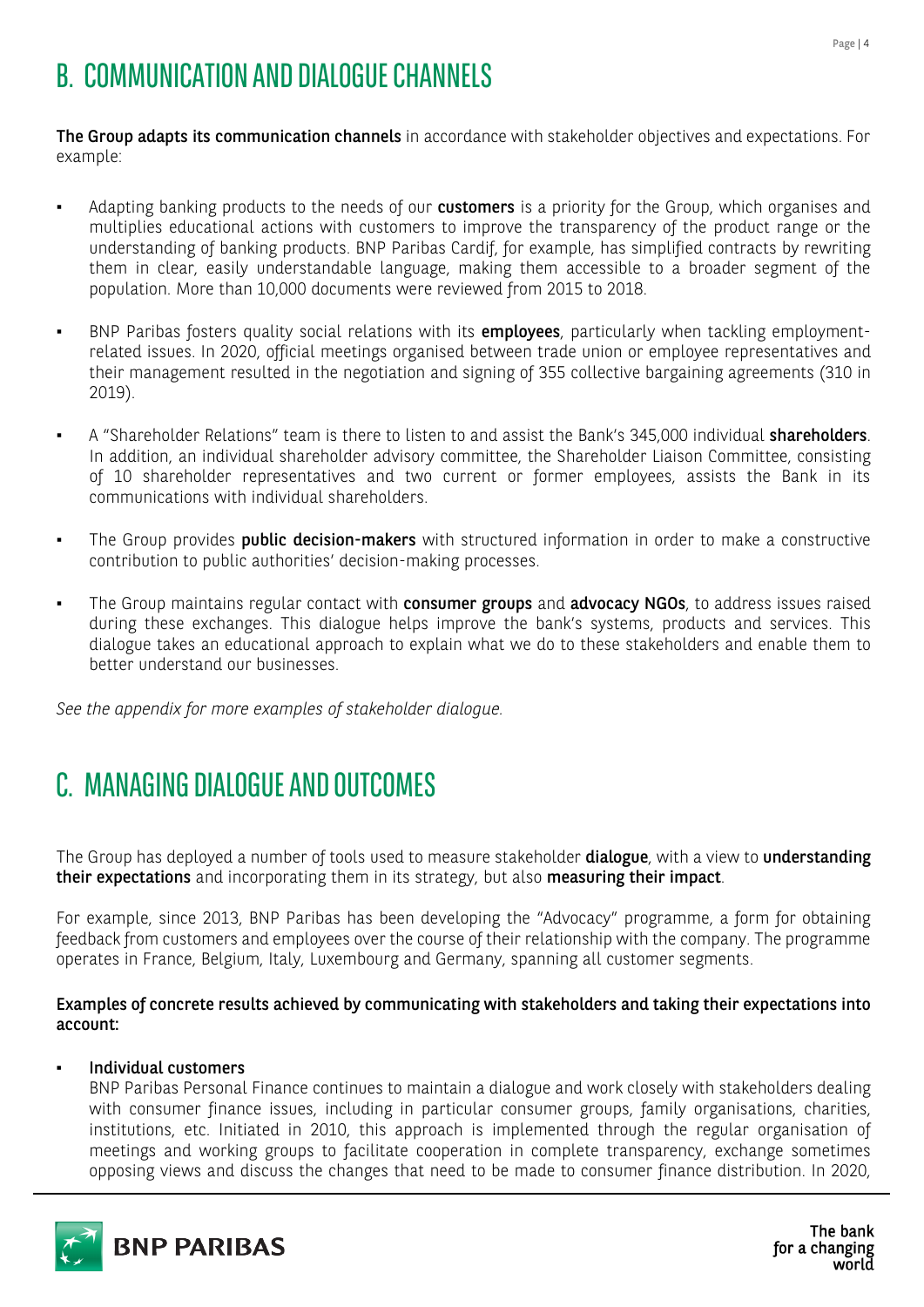due to the health crisis, the working groups were able to continue meeting via video conference, addressing consumer spending and the consequences of the crisis on households. In ten years, 43 different working groups have been organised, covering a variety of topics. Furthermore, with the "Cetelem & You" community, consisting of customers and consumers alike, BNP Paribas Finance also conducts co-building initiatives focused on future product ranges and improving the customer experience by regularly performing surveys that go further than traditional surveys in that they serve to measure the relevance of consumer proposals in person and in real time. In 2020, this community played a crucial role in improving a mobile app, providing invaluable user feedback at every stage of the app's development.

### Corporate customers

In 2020, major human rights violations occurred in connection with the business conducted by a BNP Paribas Group customer operating in South America. BNP Paribas placed the company on its monitoring list and initiated a dialogue specifically addressing human rights. Regular meetings were held between the company's country division and the BNP Paribas teams (CSR and business) to monitor the implementation of the corrective action plan. Within a few months, the company launched initiatives addressing the direct and structural causes of the aforementioned violations. As a result, the customer was removed from the monitoring list.

Another example: in December 2020, BNP Paribas participated in the first global report on the climate alignment scores of banks having signed the Poseidon Principles. The Poseidon Principles establish a common framework for financial institutions and are aimed at meeting the goal of the International Maritime Organisation (IMO) of reducing greenhouse gas emissions in maritime shipping by at least 50% between now and 2050 (compared to 2008 levels).

At end-2019, the alignment score of BNP Paribas' loan book in terms of carbon intensity stood at 2.88%, above the industry's decarbonisation target as defined by the Poseidon Principles. This initial report was the culmination of an ongoing dialogue with BNP Paribas customers and the other signatory financial institutions.

### Companies in which BNP Paribas invests

BNP Paribas Asset Management has been a member of the Climate Action 100+ initiative since 2017. As such, it regularly engages in dialogue with companies ranking among top 100 GHG emitters worldwide. The goal is to improve the governance of these companies centred on climate change, to limit their emissions, and to strengthen the transparency and materiality of their measures and objectives.

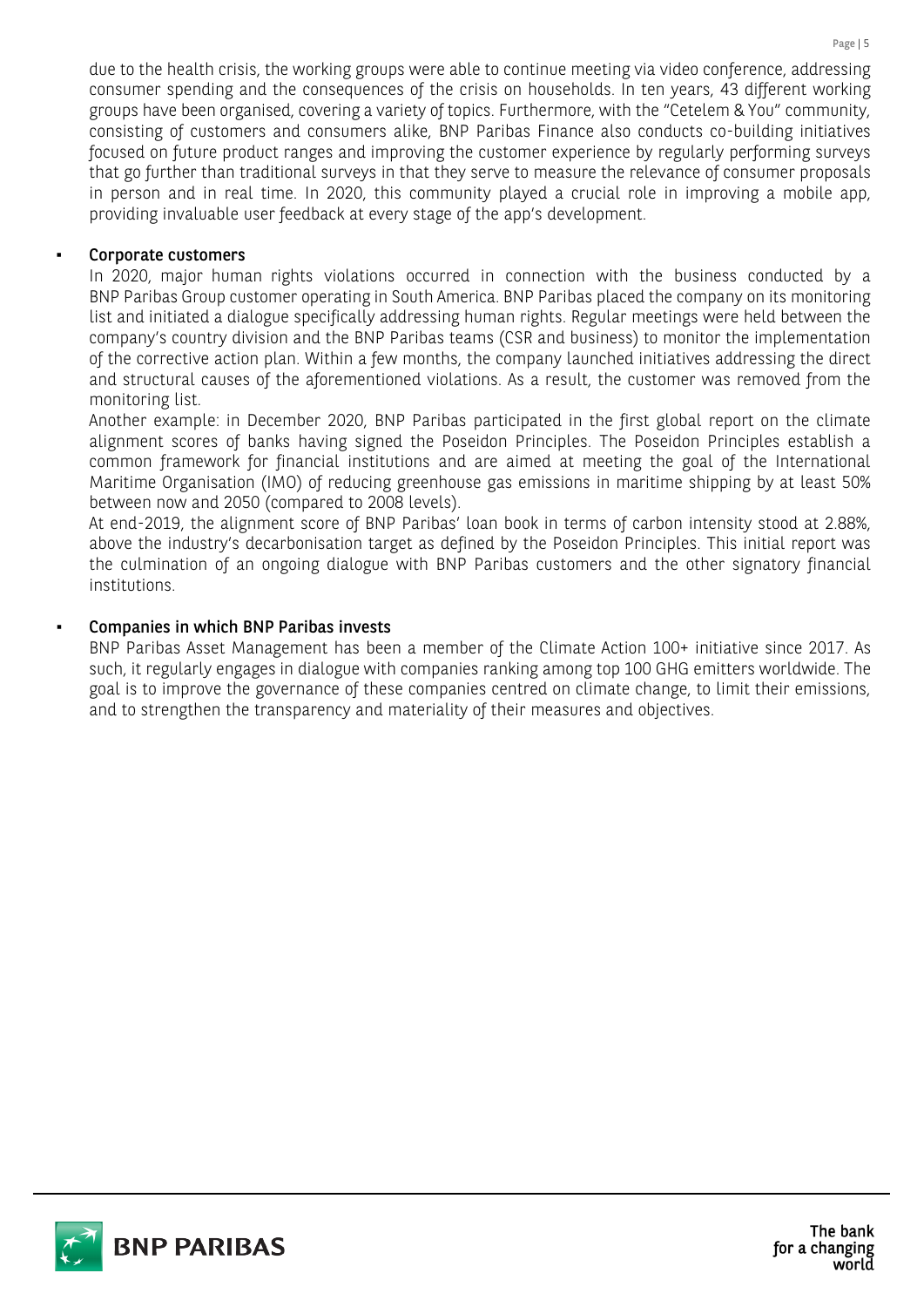## APPENDIX: MAPPING OF IDENTIFIED STAKEHOLDERS AND MAIN COMMUNICATION CHANNELS

| <b>Stakeholders</b>                                           | <b>Main communication channels</b>                                                                                                                                                                                                                                                                                                                                                                                                                                                                                                                                                                                                                                                                                                                                                                                                                                                                                                                 |
|---------------------------------------------------------------|----------------------------------------------------------------------------------------------------------------------------------------------------------------------------------------------------------------------------------------------------------------------------------------------------------------------------------------------------------------------------------------------------------------------------------------------------------------------------------------------------------------------------------------------------------------------------------------------------------------------------------------------------------------------------------------------------------------------------------------------------------------------------------------------------------------------------------------------------------------------------------------------------------------------------------------------------|
| Individual<br>consumers,<br>businesses, SMEs and<br>charities | BNP Paribas measures customer satisfaction and recommendation rates (Net Promoter Score) by monitoring the Group's various<br>networks. Every effort is made to respond to complaints effectively and to strengthen identification of dissatisfaction expressed<br>on social media via the different business line accounts.                                                                                                                                                                                                                                                                                                                                                                                                                                                                                                                                                                                                                       |
|                                                               | Individual and professional customers of BNP Paribas retail banking entities are given <b>access to a complaints process</b> . Most Group<br>business lines offer one or more contact channels (internet, telephone, e-mail, etc.) that customers can use to submit feedback or<br>complaints 24/7. This feedback is taken into account in developing new products and to improve the company's processes. For<br>example, International Retail Banking entities receive and process customer complaints in Africa, Turkey, Eastern Europe, the<br>United States, etc.                                                                                                                                                                                                                                                                                                                                                                             |
|                                                               | If the solution proposed by the Customer Relations team is not deemed satisfactory, customers can turn to mediation. Multiple<br>Group entities - including BNP Paribas Personal Finance, BNP Paribas Cardif, Retail Banking networks in France, Belgium, Italy,<br>Morocco, Tunisia, Senegal, Poland and Turkey, as well as the Arval subsidiary - enable customers to contact independent<br>mediators. In 2020, in France as well as Italy and Belgium, customers contact the national mediation service organised by the<br>regulatory authorities. In France, BNP Paribas retail customers can contact the Mediator at the French Banking Federation<br>(FBF) lemediateur.fbf.fr                                                                                                                                                                                                                                                              |
|                                                               | BNP Paribas has stepped up initiatives to educate its customers in order to improve their <b>understanding</b> of its products and<br>services and enhance transparency. BNP Paribas Cardif, for example, has simplified contracts by rewriting them in clear, easily<br>understandable language, making them accessible to a broader segment of the population. More than 10,000 documents were<br>reviewed from 2015 to 2018. Hello Factory, a programme designed to co-create the bank of the future, has been extended since it<br>was launched at the end of 2014. Dedicated to innovation, it encourages exchanges between the digital bank, Hello bank!, and its<br>customers. To that end, Hello bank! customers are invited every quarter to discuss topics such as banking relationships, features<br>or opening an account. 14 topics in total have been addressed.                                                                     |
|                                                               | Since 2015, hundreds of thousands of people have benefited from <b>financial education programmes</b> initiated by BNP Paribas, which<br>have proven to be effective in combating overindebtedness and promoting economic development. Most of the Group's entities<br>have deployed training programmes in a number of countries. In 2020, in light of the health crisis, the youth range was significantly<br>expanded. For example, "Budget Responsible" was launched in 2018 at the initiative of BNP Paribas Personal Finance, a digital<br>platform organising serious games to train teachers, young students and their families in managing their budgets. In 2020, 40,000<br>young people benefited from financial education opportunities on the platform and through other local initiatives. "Inviting a<br>banker to my classroom", a game organised by BNP Paribas employees, is coordinated by the French Retail Banking network in |



The bank<br>for a changing<br>world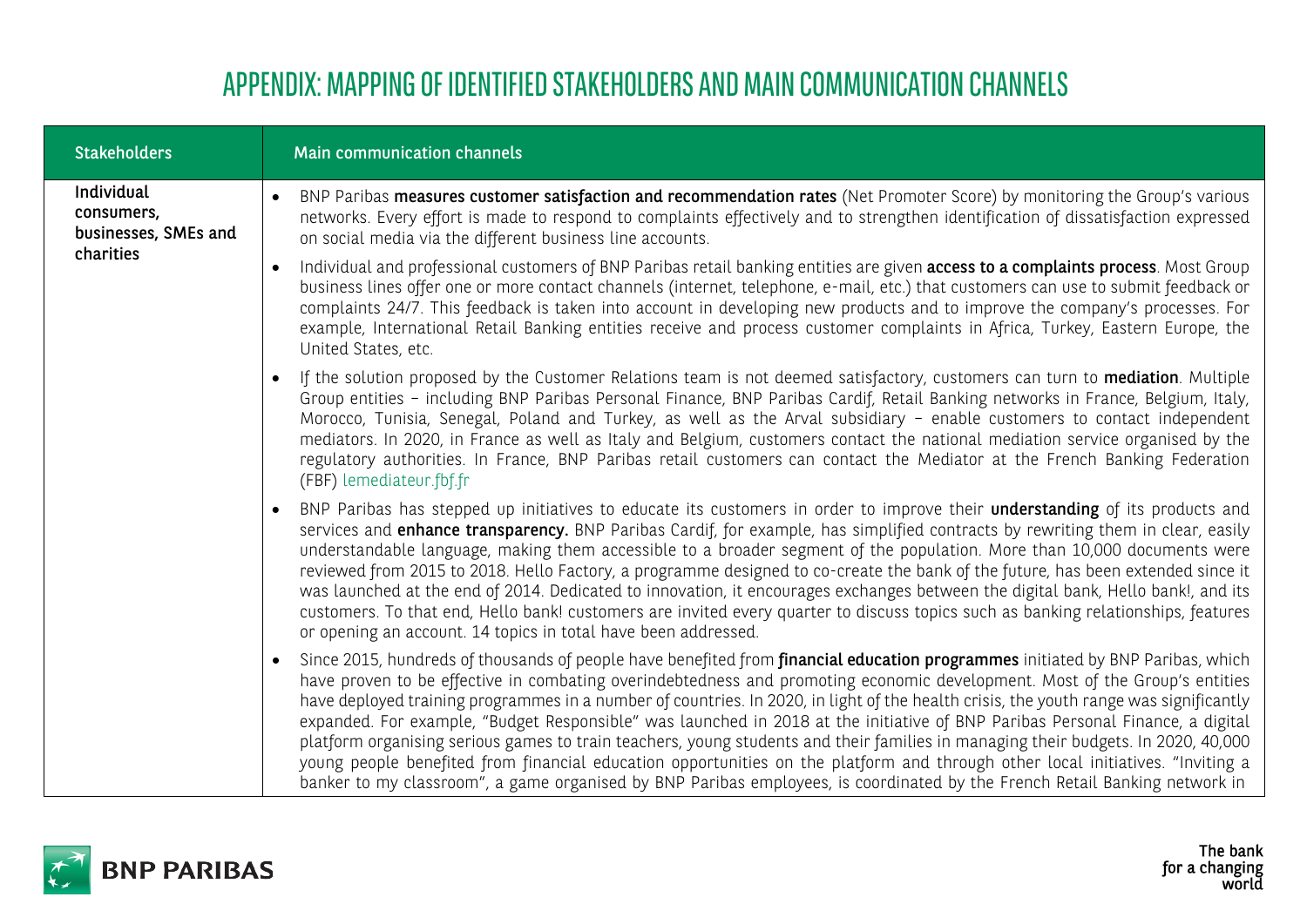|                     | conjunction with the French Banking Federation. The game taught primary school pupils how to manage their budget through 179<br>school workshops.                                                                                                                                                                                                                                                                                                                                                                                                                                                                                                                                                                                                                                                                                                                                                                                                                                                                                                                                                                                                                                                                                                                                                                                                                                                                                                                                                                                                                                                                                |
|---------------------|----------------------------------------------------------------------------------------------------------------------------------------------------------------------------------------------------------------------------------------------------------------------------------------------------------------------------------------------------------------------------------------------------------------------------------------------------------------------------------------------------------------------------------------------------------------------------------------------------------------------------------------------------------------------------------------------------------------------------------------------------------------------------------------------------------------------------------------------------------------------------------------------------------------------------------------------------------------------------------------------------------------------------------------------------------------------------------------------------------------------------------------------------------------------------------------------------------------------------------------------------------------------------------------------------------------------------------------------------------------------------------------------------------------------------------------------------------------------------------------------------------------------------------------------------------------------------------------------------------------------------------|
|                     | BNP Paribas sets up dedicated teams to meet the needs of specific customer groups, allowing them to enjoy quality support and<br>dialogue:                                                                                                                                                                                                                                                                                                                                                                                                                                                                                                                                                                                                                                                                                                                                                                                                                                                                                                                                                                                                                                                                                                                                                                                                                                                                                                                                                                                                                                                                                       |
|                     | BNP Paribas' retail banking networks maintain close ties with SMEs and craftsmen, providing them with tailored support<br>measures.                                                                                                                                                                                                                                                                                                                                                                                                                                                                                                                                                                                                                                                                                                                                                                                                                                                                                                                                                                                                                                                                                                                                                                                                                                                                                                                                                                                                                                                                                              |
|                     | The French Retail Banking network has implemented a specific mechanism dedicated to SMEs and their managers, covering<br>300 centres of expertise. Because of its long-term commitment, BNP Paribas is the bank of choice for SMEs.                                                                                                                                                                                                                                                                                                                                                                                                                                                                                                                                                                                                                                                                                                                                                                                                                                                                                                                                                                                                                                                                                                                                                                                                                                                                                                                                                                                              |
|                     | In 2020, the retail banking network was particularly mobilised to support SMEs and help them navigate the challenges of<br>the Covid-19 pandemic. In Italy, for example, BNP Paribas announced the possibility of a six-month deferral on business<br>loans. Artigiancassa, a BNP Paribas subsidiary dedicated to craftsmen, issued additional lines of credit to support<br>companies, while setting up an information, advice and assistance center for its customers.                                                                                                                                                                                                                                                                                                                                                                                                                                                                                                                                                                                                                                                                                                                                                                                                                                                                                                                                                                                                                                                                                                                                                         |
|                     | In Belgium, the BNP Paribas Fortis Sustainable Business Competence Center (SBCC) offers expertise and support to help<br>businesses design and fund renewable energy production infrastructures or improve the energy efficiency of their facilities.<br>Its goal is to steer companies towards a sustainable business model that meets today's climate-related challenges.                                                                                                                                                                                                                                                                                                                                                                                                                                                                                                                                                                                                                                                                                                                                                                                                                                                                                                                                                                                                                                                                                                                                                                                                                                                      |
|                     | <b>Non-profits</b> receive specific local support, managed by the Group's retail banking network. In France, 4,500 large associations<br>which are BNP Paribas customers are supported in 28 business centres by 46 Institutions & Associations Account Officers. The<br>Paris Region has a special business centre in Paris with 26 Institutions & Associations Account Officers and deputy officers.                                                                                                                                                                                                                                                                                                                                                                                                                                                                                                                                                                                                                                                                                                                                                                                                                                                                                                                                                                                                                                                                                                                                                                                                                           |
|                     | BNP Paribas has been ramping up support for <b>Social Entrepreneurs</b> since 2014. At end-2020, the Group's support for social<br>enterprises (loans, proprietary and third-party investments) around the world amounted to €2.2 billion. The Bank supports<br>2,600 social enterprises (including Microfinance Institutions and certain Tech for Good companies), offering banking services<br>or funding. Partnerships with 8 incubators (Antropia Essec, La Ruche, Les Audacieuses, Live For Good, Makesense, Incoplex 93,<br>1kubator, 50 Partners) and social innovation networks or fund providers (Ulule, France Active, La France s'Engage, Lita.co,<br>French Impact, Le Mouvement Impact France) bolster this support. The Group also invests in products with a positive impact<br>out of its own equity such as IPDEV II, a fund dedicated to high-impact African SMEs, or in Social Impact Bonds (SIBs), payment<br>by results bond issues aimed at financing social innovation services. From a more general standpoint, the network of Business<br>Managers trained in the specific challenges of social entrepreneurship around the world has expanded considerably (140 in<br>France, 16 in Belgium, 43 in Italy, 16 in Luxembourg) and secured extensive regional coverage. In total, €9 million in new<br>investments have been placed in funds dedicated to impact entrepreneurs: the Impact Growth fund for scaling up social<br>entrepreneurs, the Ring for Good fund for social start-ups, etc. At end-2020, 2,000 social entrepreneur clients had received<br>aid from BDDF's Act For Impact programme. |
| Corporate customers | To ensure optimal customer service, relations with corporate customers are managed regionally, with a specific structure for each<br>of the three regions in which the Corporate and Institutional Banking (CIB) business line operates: EMEA (Europe, Middle East,                                                                                                                                                                                                                                                                                                                                                                                                                                                                                                                                                                                                                                                                                                                                                                                                                                                                                                                                                                                                                                                                                                                                                                                                                                                                                                                                                              |

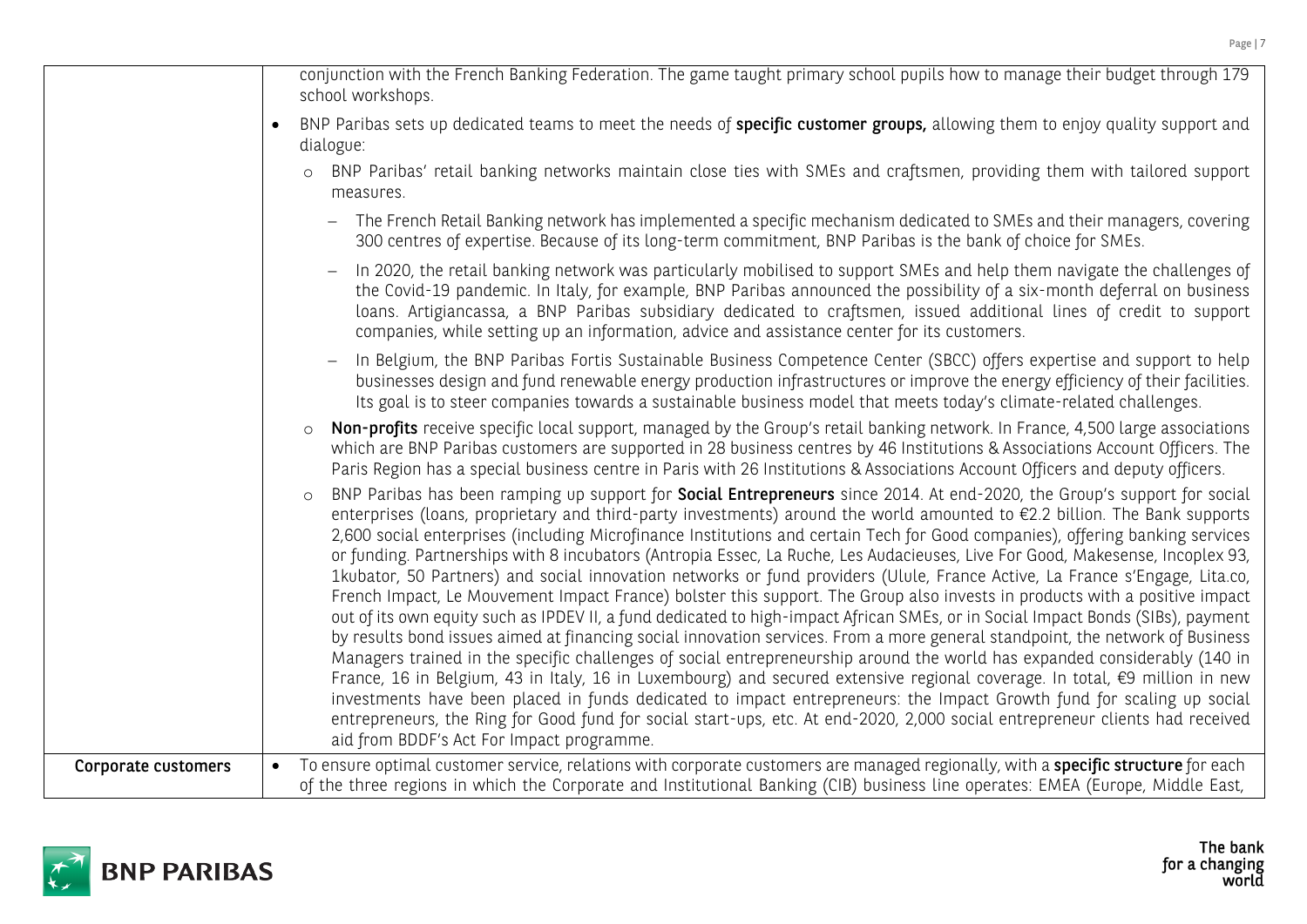| Africa), Asia-Pacific and Americas. Financial magazine Euromoney honoured BNP Paribas with multiple awards attesting to its<br>long-term commitment to guiding customers to a sustainable future:<br>"Best Bank for Sustainable Finance" in the world in 2018 and in Western Europe in 2021;<br>$\circ$<br>"Best Bank for Corporate Responsibility" in the world in 2019 and in Western Europe in 2020;<br>$\circ$<br>"Best Bank for Financing" in Western Europe in 2019, 2020 and 2021;<br>$\circ$<br>"Best Bank for Corporates" in the world in 2020.<br>$\circ$                                                                                                                                                                                                                                                                                                                                                                                                                                                                                                                              |
|--------------------------------------------------------------------------------------------------------------------------------------------------------------------------------------------------------------------------------------------------------------------------------------------------------------------------------------------------------------------------------------------------------------------------------------------------------------------------------------------------------------------------------------------------------------------------------------------------------------------------------------------------------------------------------------------------------------------------------------------------------------------------------------------------------------------------------------------------------------------------------------------------------------------------------------------------------------------------------------------------------------------------------------------------------------------------------------------------|
| In the EMEA region, dialogue with major, industry-leading European and global corporates is managed by teams of senior bankers<br>in order to meet the specific needs of this customer base in terms of strategic advisory services. In addition, local bankers ensure<br>an ongoing local dialogue with their customers, and electronic platforms are available to address standard customer needs. Lastly,<br>customers in five sectors - (i) consumer goods & healthcare, (ii) energy, natural and renewable resources, infrastructure &<br>transport, (iii) agribusiness & distribution, (iv) manufacturing, and (v) media & telecoms - receive value-added support from<br>specialised teams.                                                                                                                                                                                                                                                                                                                                                                                               |
| In the Americas, clients are followed by teams of specialist bankers. In North America, in a bid to give customers access to the<br>best possible expertise, teams have developed in-depth knowledge of a wide range of specific sectors (technology, media, aviation,<br>intermodal services, etc.), with a special focus on the "energy, natural and renewable resources" sector.                                                                                                                                                                                                                                                                                                                                                                                                                                                                                                                                                                                                                                                                                                              |
| In the Asia-Pacific region, teams operating in 12 different markets and integrated into a regional Global Banking platform in charge<br>of following up with customers with which it is important to maintain a close strategic dialogue and to which we offer an integrated<br>product range (solutions in financing, cash management, trade finance, access to capital markets, strategic advice, etc.) as well<br>as sector expertise in energy, natural resources, infrastructure & transport; consumer goods and manufacturing; and media &<br>telecom. Our bankers provide personalised follow-up of our regional and local corporate customers, which represent an important<br>part of our customer franchise. Multinationals also receive dedicated support to support their development in the Asia-Pacific<br>region.                                                                                                                                                                                                                                                                 |
| BNP Paribas CIB is a partner involved in various ecosystems and "Think & Do Tanks", with the aim of enhancing its contribution<br>to the development of a more inclusive and responsible economy. To that end, BNP Paribas is an active member of the Board of<br>Chairmen of Movin'On and the Board of Directors of Movin'On Lab, a Think & Do Tank striving to improve quality of life through<br>sustainable mobility. Over the course of the year, and during the World Mobility Summit, BNP Paribas bankers and experts share<br>their experience, get involved in interest groups or collaborative sessions with corporates and start-ups in an effort to strengthen<br>dialogue and co-build concrete solutions in areas such as energy efficiency and the European Taxonomy. BNP Paribas is also a<br>member of the World Business Council for Sustainable Development (WBCSD) and actively work with other Corporates, the OECD<br>and the International Transport Forum (ITF) on projects such as urban mobility, Mobility as a service and the implementation<br>urban Mobility Hubs. |
| BNP Paribas is also a member of the Hydrogen Council, a global initiative of Corporates committed to the promotion of hydrogen<br>in order to accelerate the development of clean energy for a better future, and of EPE ("Entreprises Pour l'Environnement" -<br>Companies for the Environment), comprising roughly fifty French and international large corporates promoting the environment<br>as a source of progress and opportunity.                                                                                                                                                                                                                                                                                                                                                                                                                                                                                                                                                                                                                                                       |



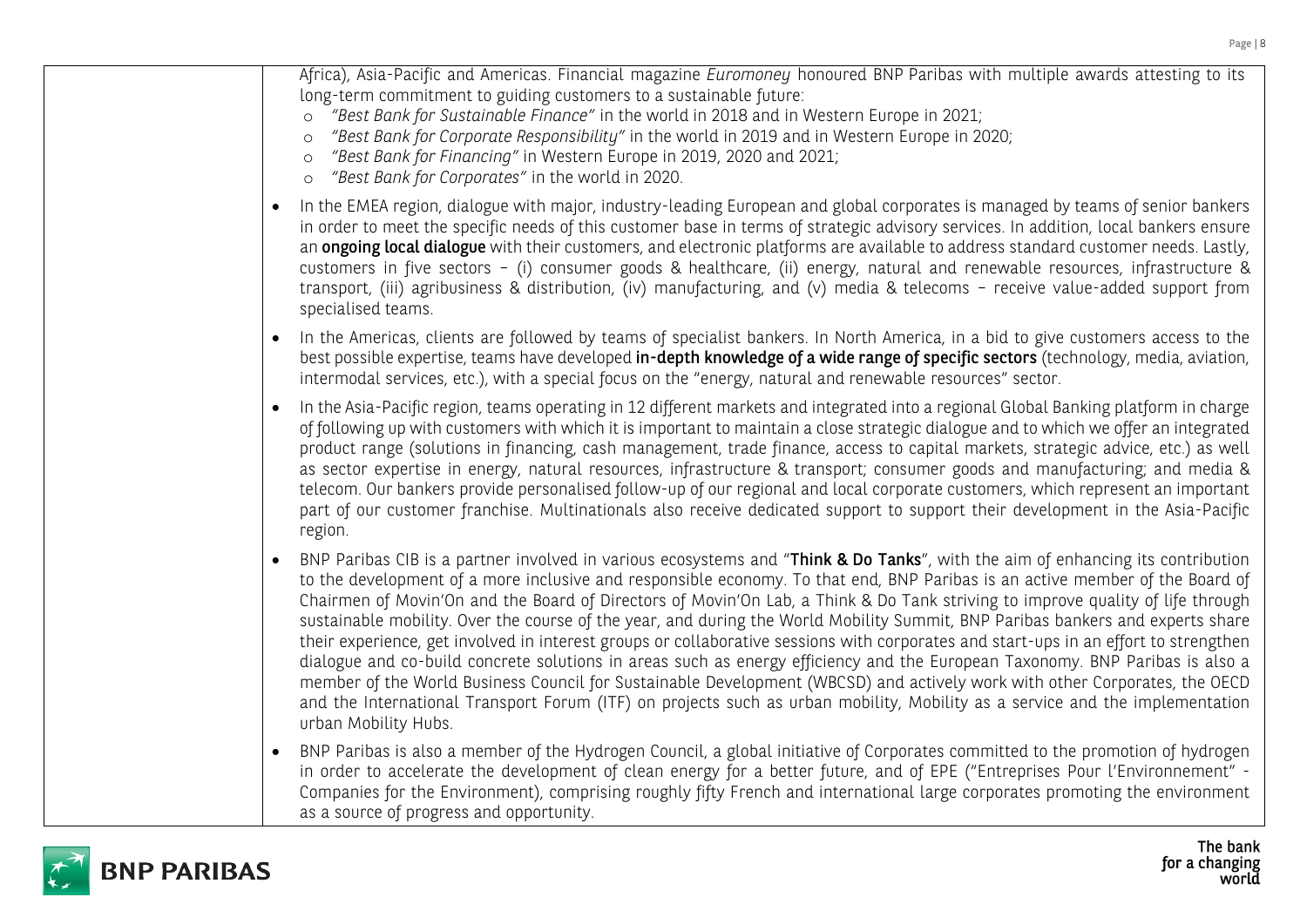| <b>Financial Institutions:</b><br>Official institutions<br>(Central Banks,<br>governments,<br>Sovereign and<br>Supranational funds),<br>Insurance companies,<br>Banks,<br>Asset management<br>(Asset Managers,<br>Pension Funds) and<br><b>Private Equity</b> | BNP Paribas has a team specifically dedicated to Financial Institutions (FIC - Financial Institutions Coverage), leading the global<br>holistic strategy for its key institutional clients. The objective is to be recognised as a trusted partner for financial institutions and<br>a facilitator of commercial developments within the Group.<br>The team consists of dedicated bankers that manage the portfolios of customers established in different regions and maintain<br>$\bullet$<br>ongoing relations with both top management and operational staff at these institutions.<br>Relations with institutional customers are conducted in a competitive environment and BNP Paribas delivers the highest level of<br>service, building quality long-term relationships with its customers. BNP Paribas is their partner in many areas, within the<br>framework of selective governance subject to risk and compliance regulations.                                                                                                                                                                                                                                                                                                                                                                                                         |
|---------------------------------------------------------------------------------------------------------------------------------------------------------------------------------------------------------------------------------------------------------------|-----------------------------------------------------------------------------------------------------------------------------------------------------------------------------------------------------------------------------------------------------------------------------------------------------------------------------------------------------------------------------------------------------------------------------------------------------------------------------------------------------------------------------------------------------------------------------------------------------------------------------------------------------------------------------------------------------------------------------------------------------------------------------------------------------------------------------------------------------------------------------------------------------------------------------------------------------------------------------------------------------------------------------------------------------------------------------------------------------------------------------------------------------------------------------------------------------------------------------------------------------------------------------------------------------------------------------------------------------|
| Employees,<br>trade unions                                                                                                                                                                                                                                    | The Human Resources Function conducts regular surveys to interview employees on specific topics such as quality of work life<br>(survey on well-being and stress).<br>The Group maintains a dynamic and quality social dialogue with the social partners. In 2020, the Group signed 355 collective<br>$\bullet$<br>agreements (310 in 2019). In 2018, the Group signed a global agreement with UNI Global Union, the international trade union<br>federation for the service sector. This agreement embodies the Bank's commitment to the multi-stakeholder and international                                                                                                                                                                                                                                                                                                                                                                                                                                                                                                                                                                                                                                                                                                                                                                       |
|                                                                                                                                                                                                                                                               | Global Deal partnership, which aims to encourage governments, businesses, trade unions and other organisations to make concrete<br>commitments for a more equitable globalisation. This agreement covers seven themes that contribute to improving the quality of<br>life and working conditions of employees and, in so doing, to greater equality and inclusive growth. One of these themes, for<br>example, concerns human rights, social dialogue and trade union rights.<br>As stipulated in the BNP Paribas Code of Conduct, every employee has an <b>ethical alert right</b> (whistleblowing), based in particular<br>$\bullet$<br>on strict confidentiality and dedicated means of communication. Launching an internal alert is a right and no employee may be                                                                                                                                                                                                                                                                                                                                                                                                                                                                                                                                                                             |
|                                                                                                                                                                                                                                                               | punished, dismissed or discriminated against for having issued an internal alert in good faith and in accordance with best practices.<br>In 2018, the Group Human Resources Department established an internal procedure for dealing with harassment reports. In 2021,<br>$\bullet$<br>new governance rules were defined in a Group policy on the prevention, detection and management of behaviours that do not<br>comply with the Code of Conduct on "respect for colleagues". With these new rules, the Group wishes to broaden the range of<br>behaviours covered by the policy, develop prevention, structure the Group's common guidelines and principles in the analysis and<br>treatment of alerts, and the nature and follow-up of the disciplinary and/or corrective measures adopted, in order to enable it to<br>act with fairness and impartiality while respecting the diversity of organisations, cultural contexts and regulatory environments.<br>Direct referral channels are created for employees on the portal accessible to employees who feel discriminated against. In France,<br>a contact person can be reached either directly or through a National Trade Commissioner and has three months to give his<br>opinion. The link to this system is directly accessible to employees via the Diversity page on the intranet. |

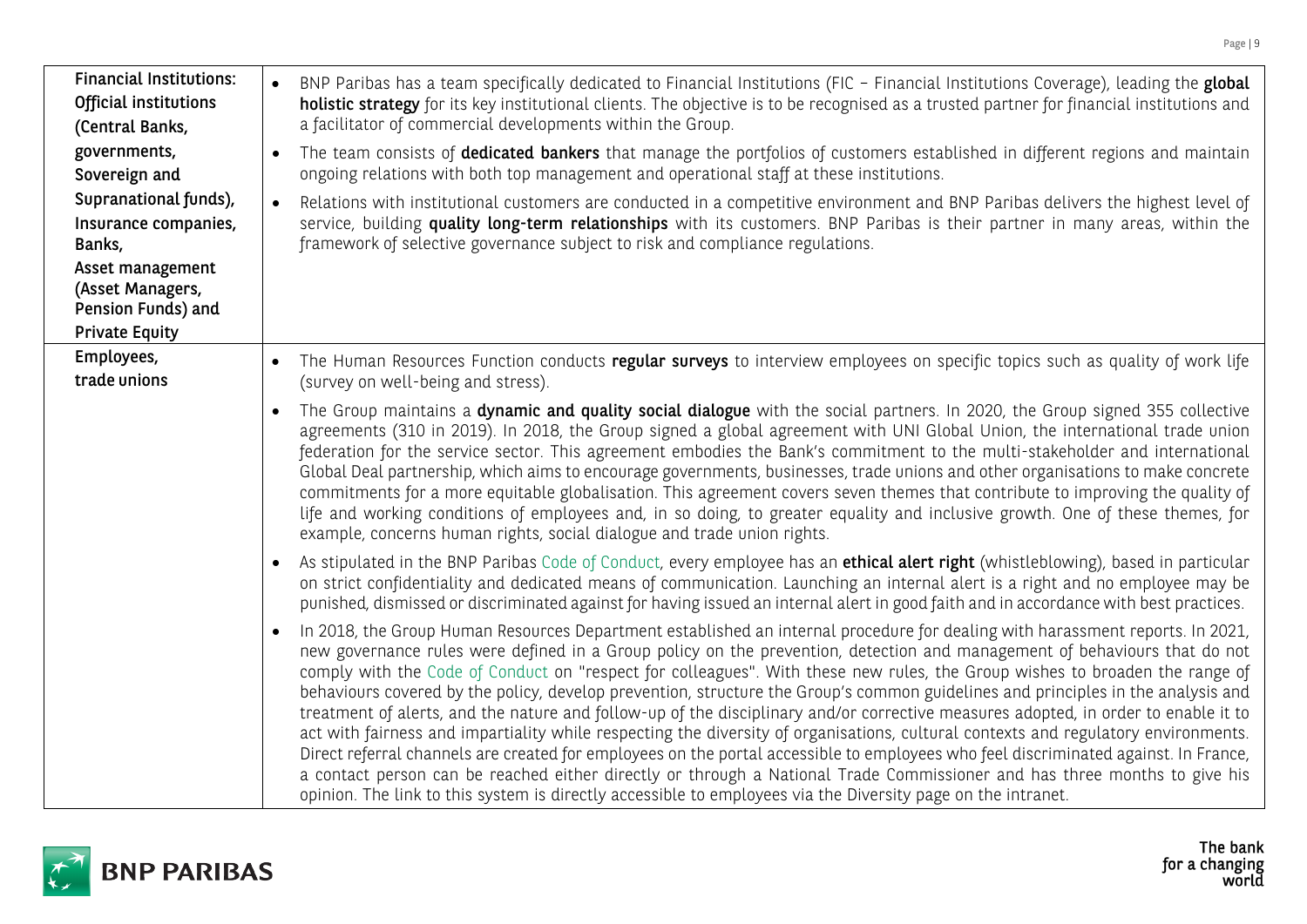|            | Employee networks continue to develop with more than 30,000 people worldwide (in 40 countries) and are key players in the<br>evolution of the Group's Diversity and Inclusion policy. They cover the themes of occupational equality, sexual orientation,<br>intergenerational issues, ethno-cultural diversity, parenthood, disability, inter-religious or veterans.                                                                                                                                                                                                                                                                                                                                                                                                                                                                                                                                                                                                                                                                                                                                                                                                                                                                                                                                                                                                                                                                                                                                                                                                                                                                                                                                                                                                                                                                                                                                                                                                                                                                                                                                                                                                                                                                                                                                                                                                                                                                                                                                                                                                                                                                                                                                                                                                                                                                                                                                                                                                                |
|------------|--------------------------------------------------------------------------------------------------------------------------------------------------------------------------------------------------------------------------------------------------------------------------------------------------------------------------------------------------------------------------------------------------------------------------------------------------------------------------------------------------------------------------------------------------------------------------------------------------------------------------------------------------------------------------------------------------------------------------------------------------------------------------------------------------------------------------------------------------------------------------------------------------------------------------------------------------------------------------------------------------------------------------------------------------------------------------------------------------------------------------------------------------------------------------------------------------------------------------------------------------------------------------------------------------------------------------------------------------------------------------------------------------------------------------------------------------------------------------------------------------------------------------------------------------------------------------------------------------------------------------------------------------------------------------------------------------------------------------------------------------------------------------------------------------------------------------------------------------------------------------------------------------------------------------------------------------------------------------------------------------------------------------------------------------------------------------------------------------------------------------------------------------------------------------------------------------------------------------------------------------------------------------------------------------------------------------------------------------------------------------------------------------------------------------------------------------------------------------------------------------------------------------------------------------------------------------------------------------------------------------------------------------------------------------------------------------------------------------------------------------------------------------------------------------------------------------------------------------------------------------------------------------------------------------------------------------------------------------------------|
|            | Group Human Resources has put in place the HR "About Me", an interface to facilitate the management for employees of their<br>career path and dialogue with their managers and colleagues through continuous feedback. As of end 2021, the About Me tool<br>was deployed to over 98% of Group employees. Each employee is thus able to self-declare his/her competences (over 2 million<br>competences are declared), construct his/her personal development plan with his/her manager and proactively receive<br>personalised suggestions for job offers and development.                                                                                                                                                                                                                                                                                                                                                                                                                                                                                                                                                                                                                                                                                                                                                                                                                                                                                                                                                                                                                                                                                                                                                                                                                                                                                                                                                                                                                                                                                                                                                                                                                                                                                                                                                                                                                                                                                                                                                                                                                                                                                                                                                                                                                                                                                                                                                                                                           |
| Applicants | BNP Paribas has further expanded its social media presence by communicating with applicants and assisting them in their job<br>search. The Group is present on most social networks, and particularly on LinkedIn, Twitter, Instagram and Facebook. On LinkedIn,<br>the Group had one million followers as of July 2021. All of these networks improve the Group's visibility and provide a forum to<br>dialogue with applicants, in accordance with new practices. Each year, our news and job offers pages receive more than 450,000<br>visitors. Furthermore, in France, the Job Preview platform allows applicants to interact directly with employees, where they can<br>immerse themselves in the Group by learning about their experiences, jobs and backgrounds, and visualise themselves working on<br>Group teams (also thanks to infographics, chat modules, FAQs and business line videos).<br>BNP Paribas is also as committed as ever to working with top academic associations, including the CEMS Global Alliance, developed<br>by the 34 leading business schools in the world (HEC, Bocconi, LSE, etc.). In 2020, BNP Paribas participated in the first virtual career<br>forum, where alumni gave live presentations and shared testimonials.<br>BNP Paribas is still working to develop multiple partnerships with educational institutions to help us innovate and rethink our<br>commercial challenges. Examples from across the Group include the "Reinventing Work" Chair with ESCP Business School,<br>encompassing the flagship project "Reshaping Work Experience" aimed at researching the perception that BNP Paribas employees<br>hold about telework. Other prevalent academic chairs include the Market and Services Analysis Chair with Bocconi in Italy, and the<br>Corporate Finance Chair with HEC Paris.<br>Due to the health crisis, several events usually held in-person with students were organised online.<br>In Portugal, a Spring Challenge (three-day virtual course) was organised to allow students to quickly apply for long-term<br>internships, summer internships and permanent positions. All vacancies were filled thanks to this event. In Belgium, a full-digital<br>"Young Bankers Challenge" was launched to boost our appeal to young talented sales representatives by inviting participants to<br>test their knowledge and compete against their peers while immersing themselves in banking and finance industry.<br>In France, the Group organises several innovative recruitment events using a streamlined process. The "We Pitch You Choose"<br>events invite short-listed applicants to choose the team they want to join once their application has been approved by the<br>manager(s) they met, all in one evening. Thanks to "Objective CDI", 160 applicants completed an HR and operational manager<br>interview in the space of one half-day, with the potential to sign a permanent contract that same day. |

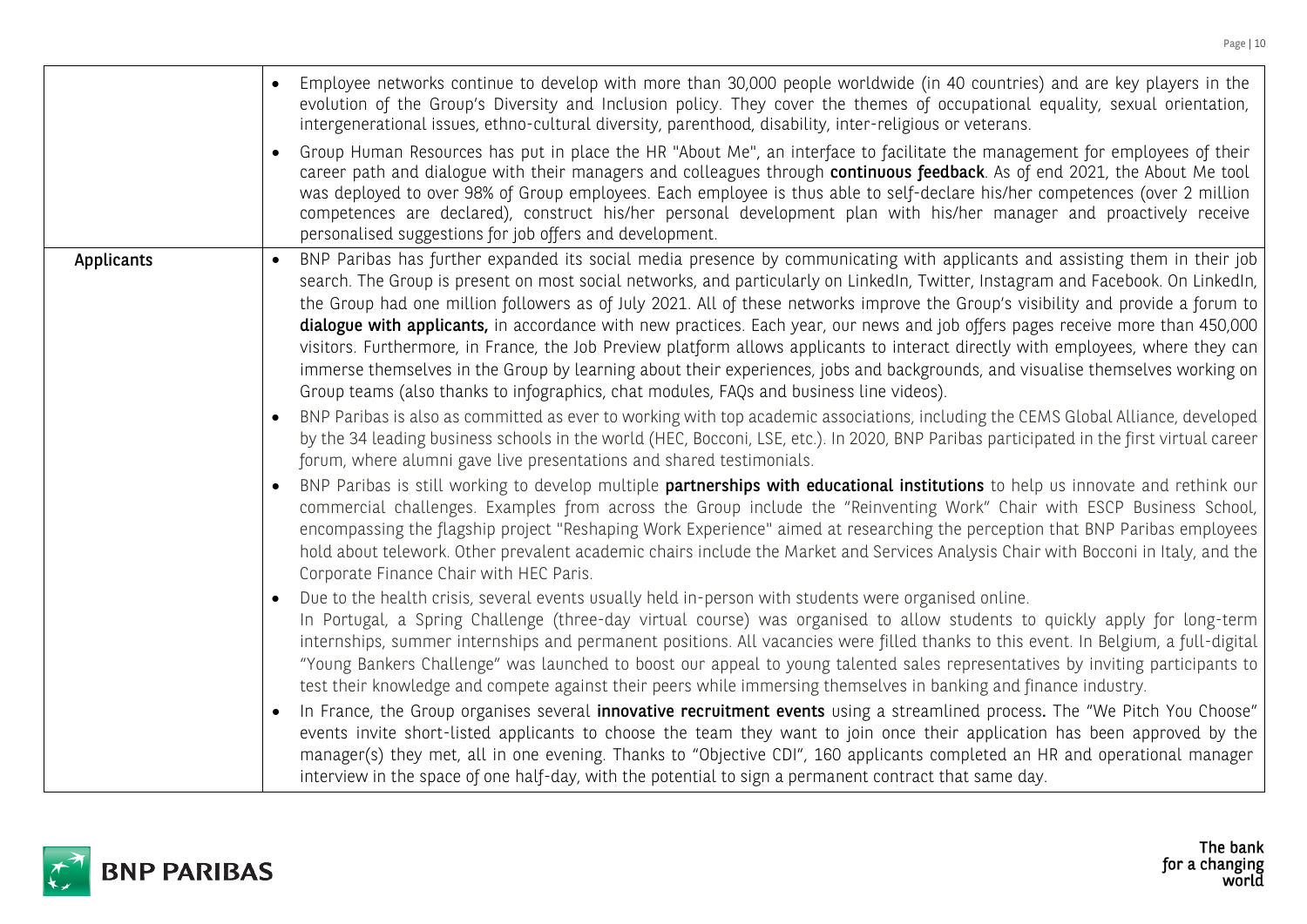|                                                                                     | • The Net Promoter Score, rolled out in France in September 2019, is a tool for obtaining feedback and measuring applicant<br>satisfaction in a bid to continuously improve our recruitment processes and communications.<br>The applicant experience is thus made more accessible, more modern and more connected with many new features: the Group<br>offers online selective cognitive tests (France) and works with Visiotalent to develop deferred video questionnaires that are sent to<br>applicants to conduct the pre-interview recruitment phase. Applicants can participate from home using the device of their choice<br>(tablet, smartphone, etc.), whenever they are available. They no longer need to make an in-person appointment with the recruiter.<br>This solution has been rolled out in France, Belgium, the Asia-Pacific region and Italy.                                                                                                                                                                                                                                                                                                                                                                                                                                                                                                                                                                                                                                   |
|-------------------------------------------------------------------------------------|------------------------------------------------------------------------------------------------------------------------------------------------------------------------------------------------------------------------------------------------------------------------------------------------------------------------------------------------------------------------------------------------------------------------------------------------------------------------------------------------------------------------------------------------------------------------------------------------------------------------------------------------------------------------------------------------------------------------------------------------------------------------------------------------------------------------------------------------------------------------------------------------------------------------------------------------------------------------------------------------------------------------------------------------------------------------------------------------------------------------------------------------------------------------------------------------------------------------------------------------------------------------------------------------------------------------------------------------------------------------------------------------------------------------------------------------------------------------------------------------------|
| Companies in which<br><b>BNP Paribas asset</b><br>management<br>subsidiaries invest | BNP Paribas Asset Management maintains a dialogue with the companies in which it invests through its Stewardship Policy and<br>$\bullet$<br>Governance and Voting Policy. The aim of engaging with companies is to improve the long-term performance of equity investments<br>and encourage environmental, social and governance (ESG) best practices.<br>BNP Paribas Asset Management also publishes its voting guidelines and reports on voting at the previous year's meetings in its<br>$\bullet$<br>Voting Report. In order to promote ESG best practices at the companies in which the asset management company and its customers<br>have invested, BNP Paribas Asset Management systematically exercises its shareholder voting rights, voting in 2020 on 24,400<br>resolutions (22,454 in 2019) at 1,870 General Meetings (1,758 in 2019). BNP Paribas Asset Management abstained or opposed<br>approximately 32.3% of these resolutions (27.8% in 2019).<br>As part of its global sustainability strategy, BNP Paribas Asset Management maintains a regular dialogue with numerous companies,<br>particularly in the oil and gas sectors. In 2020, BNP Paribas Asset Management continued this dialogue within the framework of<br>the Climate Action 100+ initiative, a coalition of the world's largest investors aimed at engaging with the world's 100 largest<br>greenhouse gas emitters to curb emissions within the next five years.                                                 |
| <b>Suppliers</b>                                                                    | A new function created in 2019, "Group Strategic Sourcing" (GSS), comprises the Sourcing teams and the teams in charge of recording<br>and paying supplier invoices. This new structure helps streamline relations with suppliers over the course of their relationship with<br>BNP Paribas, from sourcing to payment. Since 2015, the "Responsible Sourcing" team has assisted buyers in putting sustainable<br>development criteria into practice in their sourcing strategies. In 2021, the function began working to obtain a Supplier Relations and<br>Responsible Sourcing certification aimed at recognising its dialogue practices, establishing a fair and balanced relationship with these<br>suppliers.<br>To that end, GSS has adapted its dialogue approaches to the type and size of each supplier. Suppliers have access to a variety of<br>dialogue and feedback channels:<br>Buyers obtain feedback from suppliers throughout the sourcing process, in particular via surveys carried out prior to consultations<br>in order to better understand the market and adjust the sourcing/RFI strategy. Next, during the consultation/Request for Proposal<br>process launched for various sourcing categories, the buyers discuss with suppliers whether or not they are able to meet the<br>requirements, including ESG requirements.<br>The buyers also organise regular business reviews with suppliers under Group contract to collect feedback and implement<br>improvement plans. |

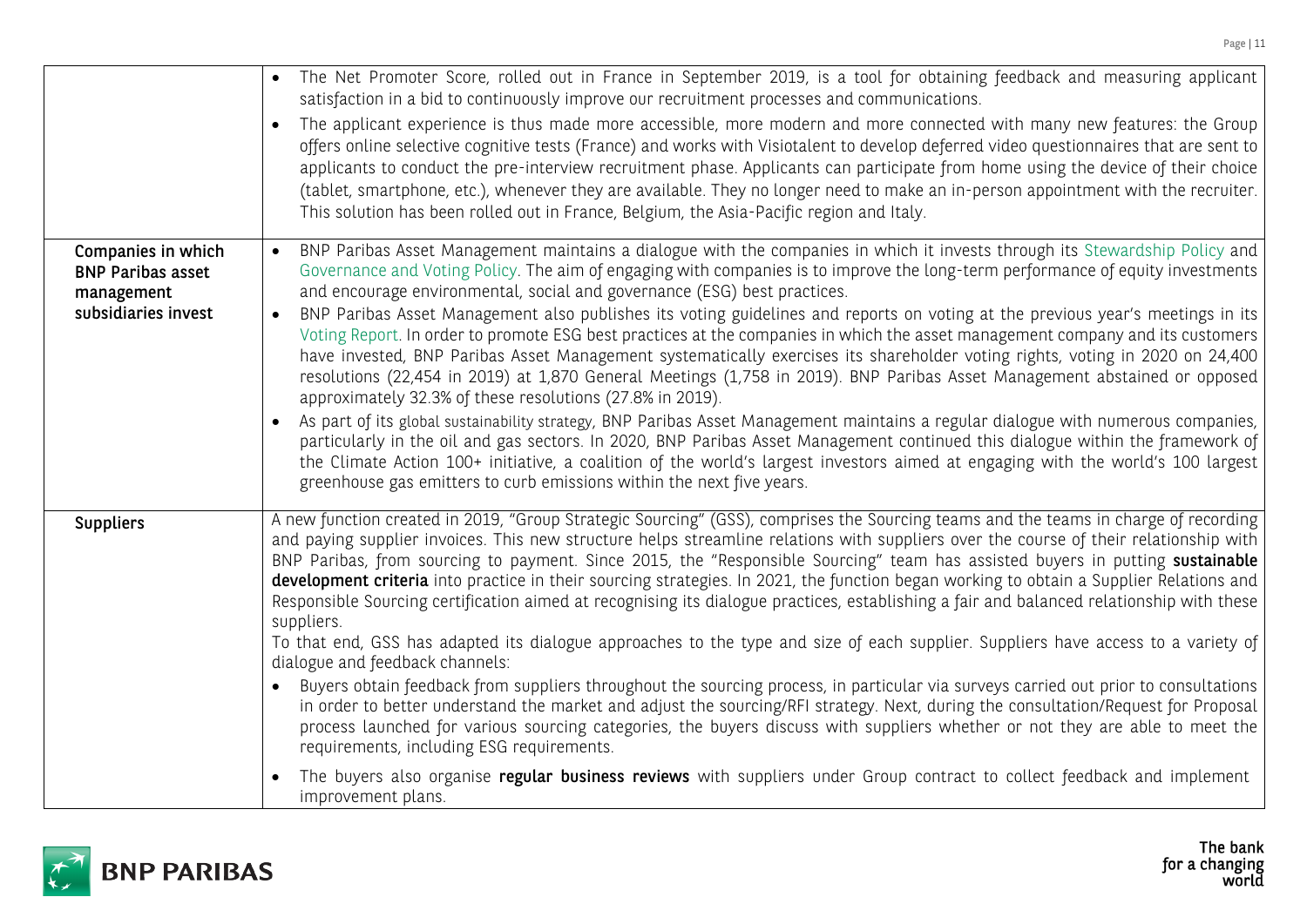|                                                           | Since 2015, the Group has also deployed dedicated SME support initiatives via the partnership between Commercial Banking in<br>France and the "Pacte PME" association: facilitation of contacts, simplification of tendering procedures, satisfaction surveys. In<br>France, GSS ensures that the percentage of expenditures with SMEs stays at 20% or higher, depending on the sourcing category.                                                                                                                                                                                                                                                                                                                                                                                                                                                                                                                                                                                                                                                                                                                                                                                                                                             |
|-----------------------------------------------------------|------------------------------------------------------------------------------------------------------------------------------------------------------------------------------------------------------------------------------------------------------------------------------------------------------------------------------------------------------------------------------------------------------------------------------------------------------------------------------------------------------------------------------------------------------------------------------------------------------------------------------------------------------------------------------------------------------------------------------------------------------------------------------------------------------------------------------------------------------------------------------------------------------------------------------------------------------------------------------------------------------------------------------------------------------------------------------------------------------------------------------------------------------------------------------------------------------------------------------------------------|
|                                                           | The companies of the French protected and adapted employment sector (STPA) are subject to special follow-up, in partnership<br>with Gesat (French national network for suppliers of the protected and adapted work sector) and Unea (French national union of<br>adapted companies, "Union nationale des entreprises adaptées"), to promote diversity in the supply chain. At the same time,<br>BNP Paribas contributes to several coalitions, including the Collective of companies for a more inclusive economy ("Collectif de<br>sentreprises en faveur d'une économie plus inclusive"), which represents suppliers in the field of inclusive sourcing and provides<br>a forum for discussions with other major clients, with the aim of making progress on shared initiatives.<br>In accordance with these commitments, undertaken upon signing the Responsible Supplier Relations Charter, promoted by the<br>Corporate Mediator's Office of the French Ministry of the Economy, Finance and Recovery, the Group offers its suppliers an avenue<br>of recourse in the event of a dispute: all suppliers are free to refer their cases to an internal mediator, independent of the GSS<br>function. Seven referrals were recorded in 2020. |
|                                                           | Since 2017, an annual briefing has been organised with the Group's key suppliers, to inform them of BNP Paribas' strategic<br>objectives, share regulatory news and identify reciprocal areas for improvement in responsible sourcing. For the past two years,<br>this briefing has been expanded to include SMEs and companies in the women's and social entrepreneurship sector. In 2020, due<br>to the health crisis, the event - made digital - was particularly important to maintain and strengthen ties with our partners.                                                                                                                                                                                                                                                                                                                                                                                                                                                                                                                                                                                                                                                                                                              |
|                                                           | Projects consistent with the Group's commitments are carried out to incorporate new CSR requirements in requests for proposal<br>on sourcing categories considered to be more sensitive and allow us to initiate a dialogue to encourage new practices with our<br>partners, such as those promoted by the Sustainable Digital objectives.                                                                                                                                                                                                                                                                                                                                                                                                                                                                                                                                                                                                                                                                                                                                                                                                                                                                                                     |
| <b>Shareholders</b><br>and investors,<br>ratings agencies | BNP Paribas develops and maintains dialogue with institutional investors, analysts, market authorities, ratings agencies and<br>individual shareholders. The Investor Relations and Financial Information Division informs institutional investors and financial<br>analysts of the Group's financial results and strategy on a regular basis, notably through the https://invest.bnpparibas/ website<br>and at various events (investor days, earnings presentation, meetings with investors, etc.). For example, the Investor Relations<br>team met with nearly 1,100 investors in 2020 (at 450 meetings held in various formats).                                                                                                                                                                                                                                                                                                                                                                                                                                                                                                                                                                                                           |
|                                                           | Individual shareholders are sent a <b>biannual newsletter</b> presenting the Group's highlights, and minutes of the General<br>$\mathcal{L}$ and $\mathcal{L}$ are the set of the set of the set of the set of the set of the set of the set of the set of the set of the set of the set of the set of the set of the set of the set of the set of the set of the set                                                                                                                                                                                                                                                                                                                                                                                                                                                                                                                                                                                                                                                                                                                                                                                                                                                                          |

- Shareholders' Meeting are circulated in July; they can call a dedicated phone number if they have any questions. In preparing for the General Meeting, the Investor Relations Division conducted an online survey of nearly 39,400 individual shareholders.
- The **Shareholders' Circle,** reserved for shareholders with more than 200 BNP Paribas shares, regularly organises special events for this select group. In 2020, due to the health crisis, the Circle expanded its offer of regular newsletters with articles on the history of BNP Paribas, cinema, tennis… and launched the Circle Podcasts, interviews with historians, speakers, artists, etc.
- The Shareholder Liaison Committee helps the bank communicate with individual shareholders. It is chaired by the Chairman of BNP Paribas and comprises 13 shareholder representatives, including two employee shareholders.

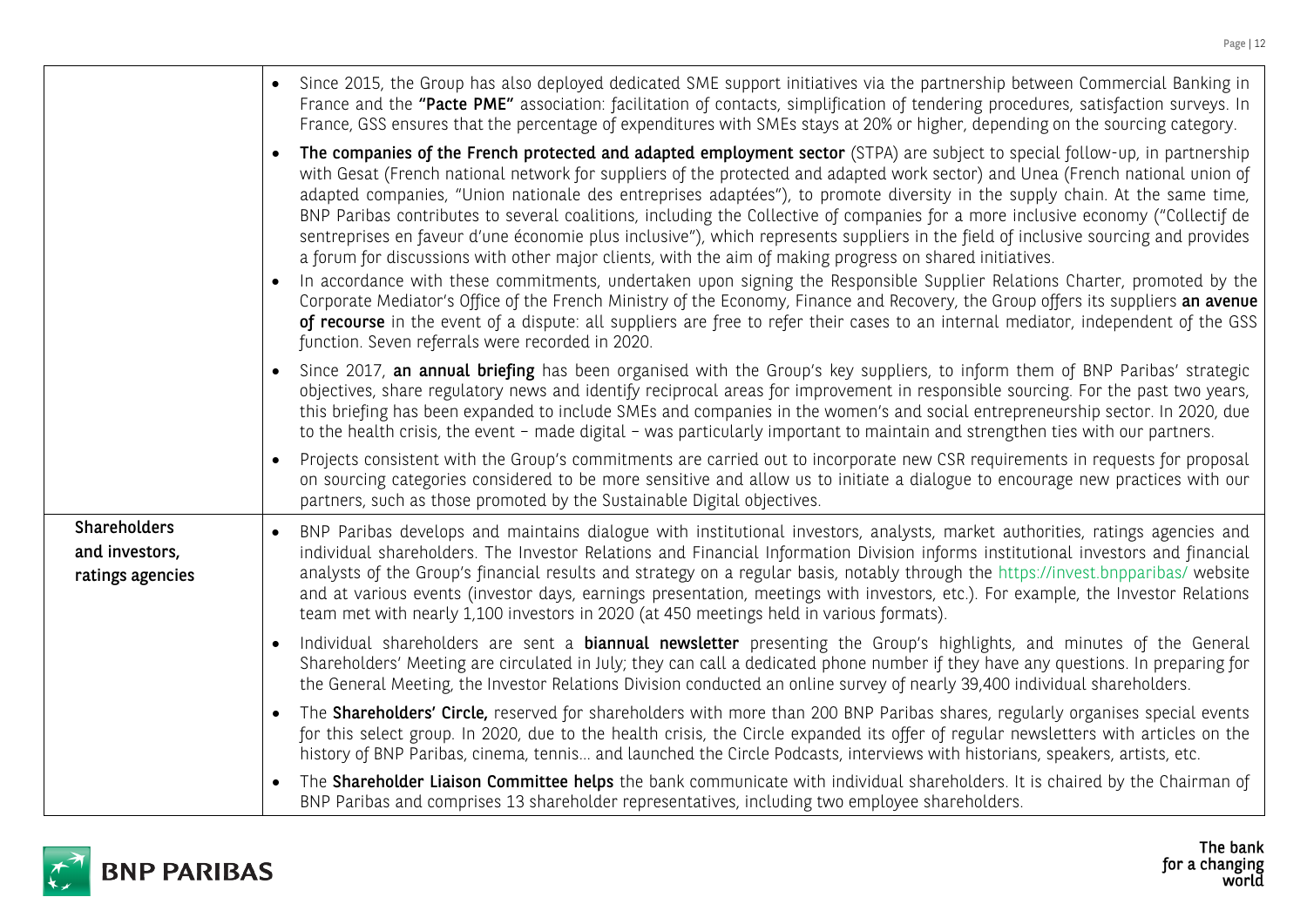|                                                                                        | In 2020, BNP Paribas met at least once with 31 Socially Responsible Investors (SRI), representing 47% of BNP Paribas shares held<br>for socially responsible investment purposes (at 31/12/2020).                                                                                                                                                                                                                                                                                                                                                                                                                                                                                                                                                                                                                                                                           |
|----------------------------------------------------------------------------------------|-----------------------------------------------------------------------------------------------------------------------------------------------------------------------------------------------------------------------------------------------------------------------------------------------------------------------------------------------------------------------------------------------------------------------------------------------------------------------------------------------------------------------------------------------------------------------------------------------------------------------------------------------------------------------------------------------------------------------------------------------------------------------------------------------------------------------------------------------------------------------------|
|                                                                                        | BNP Paribas also held discussions with specialised non-financial analysts and ratings agencies on 47 different occasions in 2020,<br>including its participation in 19 questionnaires assessing the Group's non-financial performance.                                                                                                                                                                                                                                                                                                                                                                                                                                                                                                                                                                                                                                      |
| Regulatory bodies,<br>governments and                                                  | The Charter for responsible representation with respect to public authorities, adopted by the Group's Executive Committee in December<br>2012, provides a framework for employees who engage in public representation activities and the Group's lobbying practices.                                                                                                                                                                                                                                                                                                                                                                                                                                                                                                                                                                                                        |
| elected officials                                                                      | In accordance with the commitments made under this Charter, BNP Paribas publishes its key positions on banking and financial<br>regulations on its corporate website.                                                                                                                                                                                                                                                                                                                                                                                                                                                                                                                                                                                                                                                                                                       |
|                                                                                        | The five departments of the Institutional Affairs Division - Public Affairs France, European Public Affairs, Group Prudential Affairs<br>and Banking Recovery & Resolution and ECB Relations- oversee regular information and dialogue with public authorities, in<br>particular French and European authorities. For example, Public Affairs France publishes a newsletter covering the economic<br>environment and issues related to funding of the economy. In addition, the Department developed a website in 2015, presenting<br>its publications and the Group's commitments in terms of responsible lobbying (http://economieetentreprises.bnpparibas/).                                                                                                                                                                                                             |
|                                                                                        | The Group is a signatory of the Joint reports on lobbying of member companies of Transparency International France in May 2019<br>and February 2014.                                                                                                                                                                                                                                                                                                                                                                                                                                                                                                                                                                                                                                                                                                                        |
|                                                                                        | Group employees involved in dialogue with public authorities periodically attend training sessions on the rules of ethics and best<br>practices to be observed in this area. They are regularly briefed on new obligations under the "Sapin 2" Act on lobbying. An internal<br>procedure has also been adopted to govern relations of Group employees with public officials covered by the Sapin 2 Act.                                                                                                                                                                                                                                                                                                                                                                                                                                                                     |
|                                                                                        | BNP Paribas Group is registered with the Transparency Register of the European Commission and the European Parliament and,<br>in France, with the Register of Lobbyists maintained by the HATVP (High Authority for the Transparency of Civil Service). As such,<br>it reports on its lobbying activities under the "Sapin 2" Act every year, in the HATVP Register. In the United States, it is registered<br>with the Senate and the House of Representatives under the Lobbying Disclosure Act (LDA) and, accordingly, periodically issues a<br>public report on expenditures made and lobbying initiatives carried out with US public officials covered by the LDA.                                                                                                                                                                                                     |
| International<br>organisations,<br>international and<br>local networks, think<br>tanks | BNP Paribas is an active or contributing member of: United Nations Global Compact; United Nations Women's Empowerment<br>$\bullet$<br>Principles; Equator Principles; Principles for Responsible Investment (for BNP Paribas Asset Management, BNP Paribas Real Estate<br>Investment Management, BNP Paribas Cardif, BNP Paribas Securities Services and BNP Paribas Capital Partners); Principles for<br>Responsible Banking (UNEP-FI); Institutional Investors Group on Climate Change; Carbon Disclosure Project (CDP); Roundtable on<br>Sustainable Palm Oil (RSPO); ILO Business Charter on Disability; Entreprises pour l'Environnement (EpE) ; Task Force on Climate-<br>related Financial Disclosures (TCFD), Task Force on Nature-related Financial Disclosure (TNFD); Business for Inclusive Growth<br>(B4IG); Financial Taskforce on Sustainable Finance (FTSF). |
|                                                                                        | The External Relations Department, in conjunction with the Institutional Affairs Division, develops strategic institutional<br>$\bullet$<br>partnerships, supports organisations, associations and think tanks (Avignon Forum, L'institut Montaigne, Cercle de la LICRA, Institut<br>de l'Entreprise, Les Entretiens de Royaumont, etc.), and also contributes to their work, reflecting the Group's initiatives and                                                                                                                                                                                                                                                                                                                                                                                                                                                        |

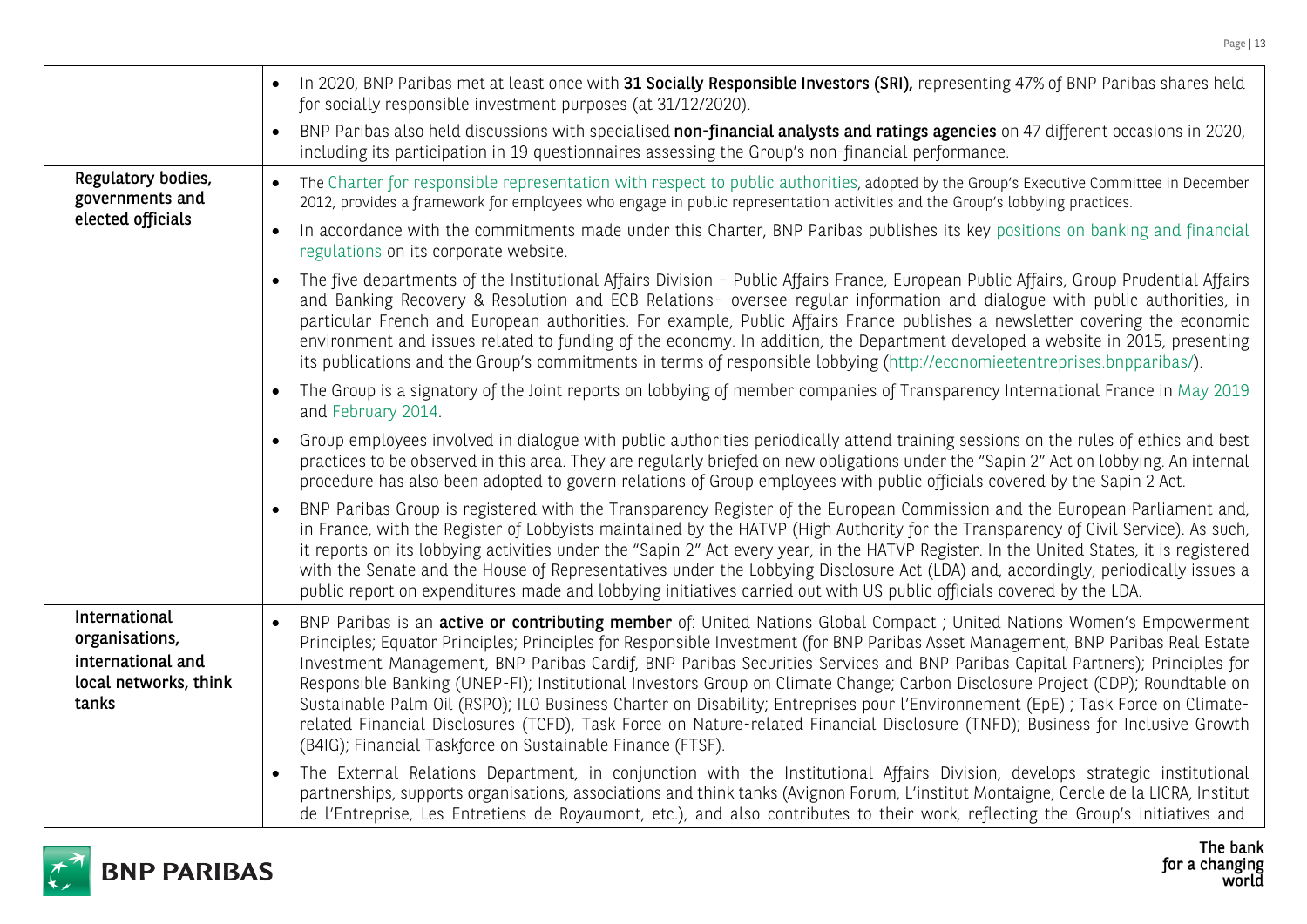|                                                                                                                          | commitments. It is also committed to social sponsorship through numerous partnerships (Téléthon du cinéma, Quinzaine en<br>actions, Nouvelle Cour, GoodPlanet Foundation).                                                                                                                                                                                                                                                                                                                                                                                                                                                                                                                                                                                                                                                                                                                                                                                                                                                                                                                                                                                                                                                                                                                                                                                                                                                                                                                                                                   |
|--------------------------------------------------------------------------------------------------------------------------|----------------------------------------------------------------------------------------------------------------------------------------------------------------------------------------------------------------------------------------------------------------------------------------------------------------------------------------------------------------------------------------------------------------------------------------------------------------------------------------------------------------------------------------------------------------------------------------------------------------------------------------------------------------------------------------------------------------------------------------------------------------------------------------------------------------------------------------------------------------------------------------------------------------------------------------------------------------------------------------------------------------------------------------------------------------------------------------------------------------------------------------------------------------------------------------------------------------------------------------------------------------------------------------------------------------------------------------------------------------------------------------------------------------------------------------------------------------------------------------------------------------------------------------------|
| Civil society<br>organisations,<br>including advocacy<br>NGOs, consumer<br>groups, charities and<br>family organisations | The Group has defined a Policy and a Procedure governing its relations with advocacy NGOs in order to ensure a constructive,<br>$\bullet$<br>coordinated and productive dialogue with these stakeholders. In 2020, 109 different exchanges with NGOs were carried out around<br>the world.<br>BNP Paribas Personal Finance continues to maintain a dialogue and work closely with stakeholders dealing with consumer finance<br>$\bullet$<br>issues, including in particular consumer groups, family organisations, charities, institutions, etc. Initiated in 2010, this approach is<br>implemented through the regular organisation of meetings and working groups to facilitate cooperation in complete transparency,<br>exchange sometimes opposing views and discuss the changes which need to be made to consumer credit distribution. In 2020,<br>due to the health crisis, the working groups were able to continue meeting via video conference, addressing consumer spending<br>and the consequences of the crisis on households. In ten years, 43 different working groups have been organised, covering a variety<br>of topics.<br>Furthermore, with the "Cetelem & You" community, consisting of customers and consumers alike, BNP Paribas Finance also<br>conducts co-building initiatives focused on future product ranges and improving the customer experience by regularly performing<br>surveys that go further than traditional surveys in that they serve to measure the relevance of consumer proposals in person and |
|                                                                                                                          | in real time. In 2020, this community played a crucial role in improving a mobile app, providing invaluable user feedback at every<br>stage of the app's development.                                                                                                                                                                                                                                                                                                                                                                                                                                                                                                                                                                                                                                                                                                                                                                                                                                                                                                                                                                                                                                                                                                                                                                                                                                                                                                                                                                        |
| Media (press, social<br>media, etc.) and<br>opinion leaders                                                              | The Group Media Relations team coordinates relations with journalists for the entire Group and handles all media requests:<br>$\bullet$<br>questions raised in preparing articles, requests for interviews, etc. The Group Media Relations team also distributes all Group news<br>to the media via press releases or press conferences, for example.                                                                                                                                                                                                                                                                                                                                                                                                                                                                                                                                                                                                                                                                                                                                                                                                                                                                                                                                                                                                                                                                                                                                                                                        |
|                                                                                                                          | The Social Media team implements the Group's social media strategy. To that end, it coordinates and amplifies Group messages<br>(paid or organic) on social media, tailored to different countries, regions, business lines, entities and spokespersons. BNP Paribas<br>is active on LinkedIn, Twitter, Instagram and YouTube through business line and corporate accounts, but also via the accounts of<br>its executive managers and experts. Some Group entities also have a presence on Facebook and WeChat. The Social Media team<br>monitors other networks via a passive presence on Snapchat and Pinterest. All of these networks allow the Group to be visible<br>and accessible.                                                                                                                                                                                                                                                                                                                                                                                                                                                                                                                                                                                                                                                                                                                                                                                                                                                   |
|                                                                                                                          | The Social Media team deploys the Group's influencer strategy, with a view to helping the Group and its business lines build an<br>$\bullet$<br>influential network on the social web. With that goal in mind, the team is in regular contact, informally or during events, with<br>influencers and <b>opinion leaders</b> . They also ensure that this strategy is effectively implemented by business lines and entities.                                                                                                                                                                                                                                                                                                                                                                                                                                                                                                                                                                                                                                                                                                                                                                                                                                                                                                                                                                                                                                                                                                                  |
|                                                                                                                          | The Social Media department monitors and takes into account all conversations on the open web (including Wikipedia, Google and<br>Reddit) that concern the Group.                                                                                                                                                                                                                                                                                                                                                                                                                                                                                                                                                                                                                                                                                                                                                                                                                                                                                                                                                                                                                                                                                                                                                                                                                                                                                                                                                                            |
|                                                                                                                          | The External Relations Department maintains close and regular contacts with key opinion leaders via meetings, lunches and<br>otherPublic Relations activities during events supported by BNP Paribas.                                                                                                                                                                                                                                                                                                                                                                                                                                                                                                                                                                                                                                                                                                                                                                                                                                                                                                                                                                                                                                                                                                                                                                                                                                                                                                                                        |



The bank<br>for a changing<br>world